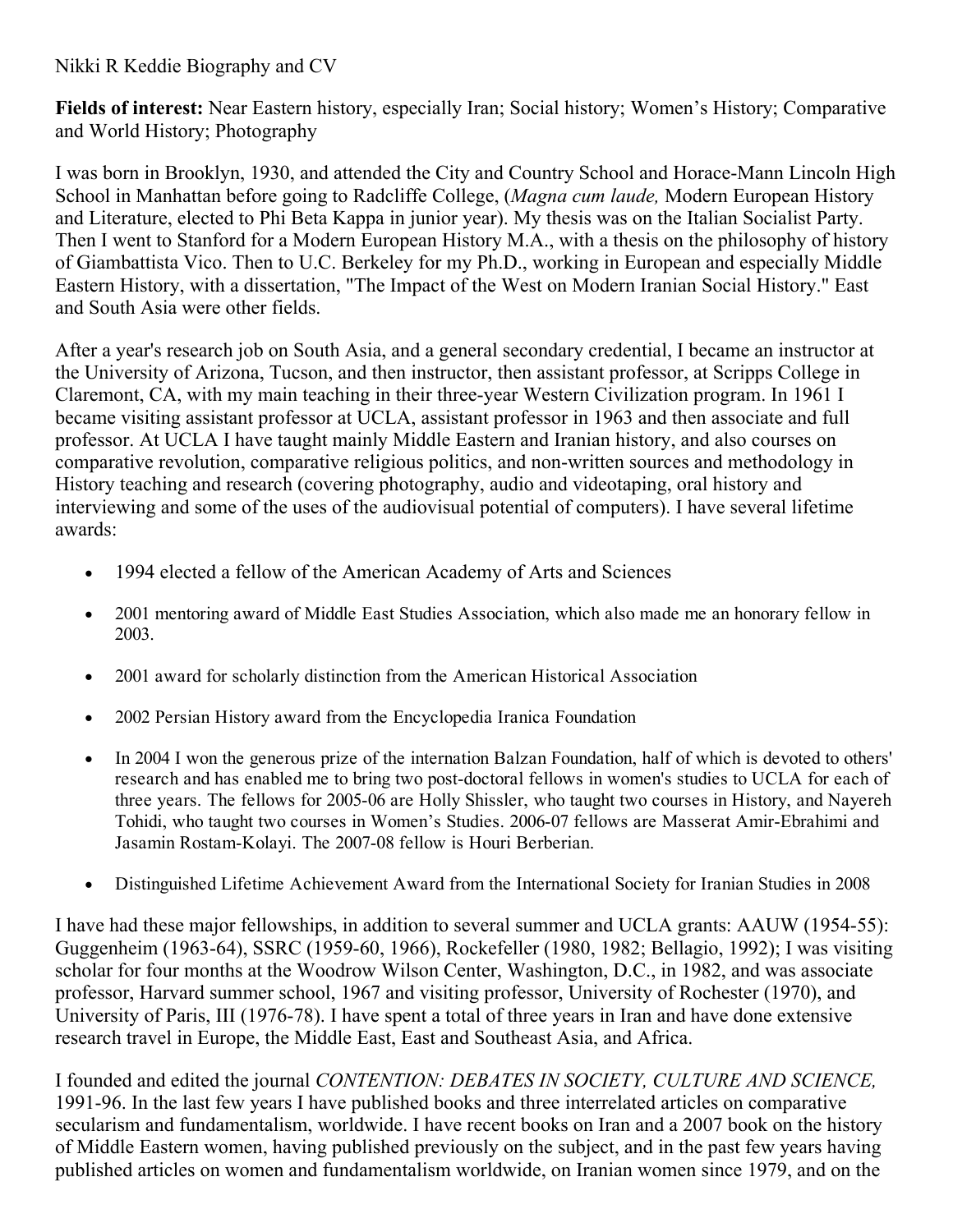study of Middle Eastern Women's History, as well as other articles listed below.

Previous to that I published several books about Iranian history and Sayyed Jamal ad-Din al-Afghani, and edited several more about Middle Eastern Women, Religio-political trends in Iran and the Muslim world, and other topics. Most of my 100+ articles, can be found in the bibliographies in my Iran and the Muslim World (New York University Press, 1995), and Women in the Middle East (Princeton, 2007), and the books are listed at the end of this entry.

I was elected president, Middle East Studies Association, for 1980-81, having previously served on its executive board and also that of the Society for Iranian Studies. I have served on committees of these two groups, and also of the AHA, UCLA, and several others. I have served on several editorial boards of journals and encyclopedias. I am a fellow of the American Academy of Arts and Sciences.

In April 2000 I put on my fourth international conference (all published after editing), which in 2002, as edited by me and Rudi Matthee, was published by the University of Washington Press as "Iran and the Surrounding World 1501-2001: Interactions in Culture and Cultural Politics." The conference was accompanied by a reception on the occasion of a festschrift edited by two ex-students, Rudi Matthee and Beth Baron, Iran and Beyond: Essays in Middle Eastern History in Honor of Nikki R. Keddie (Costa Mesa, Mazda, 2000). The main sponsors of the conference and reception were the UCLA von Grunebaum Center and Center for Seventeenth and Eighteenth Century Studies, and there were many other sponsors including several centers, History Department endowed chairs, the UCLA History Department and other administrative units. It was followed by a unique cross-cultural concert directed by Ali Jihad Racy.

In 2007 there was a similarly multi-sponsored reception, short conference featuring Balzan fellows, and show of my photographs at UCLA. The papers were of high quality and are, after revision, being published with my introduction as a special issue of the Journal of Middle East Women's Studies.

For several years I engaged in photography, concentrating on people, throughout the world. My photos were the centerpiece of an exhibit and catalogue on the Qashqai people of Iran at UCLA's Fowler Museum. My photos of Yemen were represented in the widely-traveled exhibit and book, Sojourners and Settlers, ed. Jonathan Friedlander. I have also exhibited and sold photos elsewhere. Several photos are given professional reproduction in my new Women in the Middle East, and others are on the covers and inside several of my books.

A more complete biography appears in Nancy Elizabeth Gallagher, ed., Approaches to the History of the Middle East: Interviews with Leading Middle East Historians (Ithaca: Reading, UK, 1994), reprinted with a supplement in my Women in the Middle East: Past and Present (Princeton University Press, 2007).

In response to a colleague's query as to how many Ph.D.'s I had supervised, I put together a list of the twenty completed. I include the abbreviation RDPB for "revised dissertation published as a book." Several have second or more books, and for them I put in "plus." Almost all have good jobs, a few have retired, and I remain in close contact with many.

| Gene Garthwaite                        | 1968                                       | Dartmouth College            | <b>RDPB</b> Plus |
|----------------------------------------|--------------------------------------------|------------------------------|------------------|
| Mangol Bayat                           | 1971                                       | Independent Scholar          | <b>RDPB</b> Plus |
| Michael Morony                         | 1972                                       | <b>IUCLA</b>                 | <b>RDPB</b>      |
| Arnold Green                           | 1973                                       | Brigham Young U.             | <b>RDPB</b>      |
| Azriel Karny                           | 1973                                       | Israeli Foreign Service      |                  |
| Shannon Stack                          | 1975                                       | Valley College               |                  |
| $\sqrt{1 + \frac{1}{2} + \frac{1}{2}}$ | $\mathsf{L}\circ\mathsf{H}\circ\mathsf{H}$ | $\rightarrow$<br>$T$ $T$ $T$ |                  |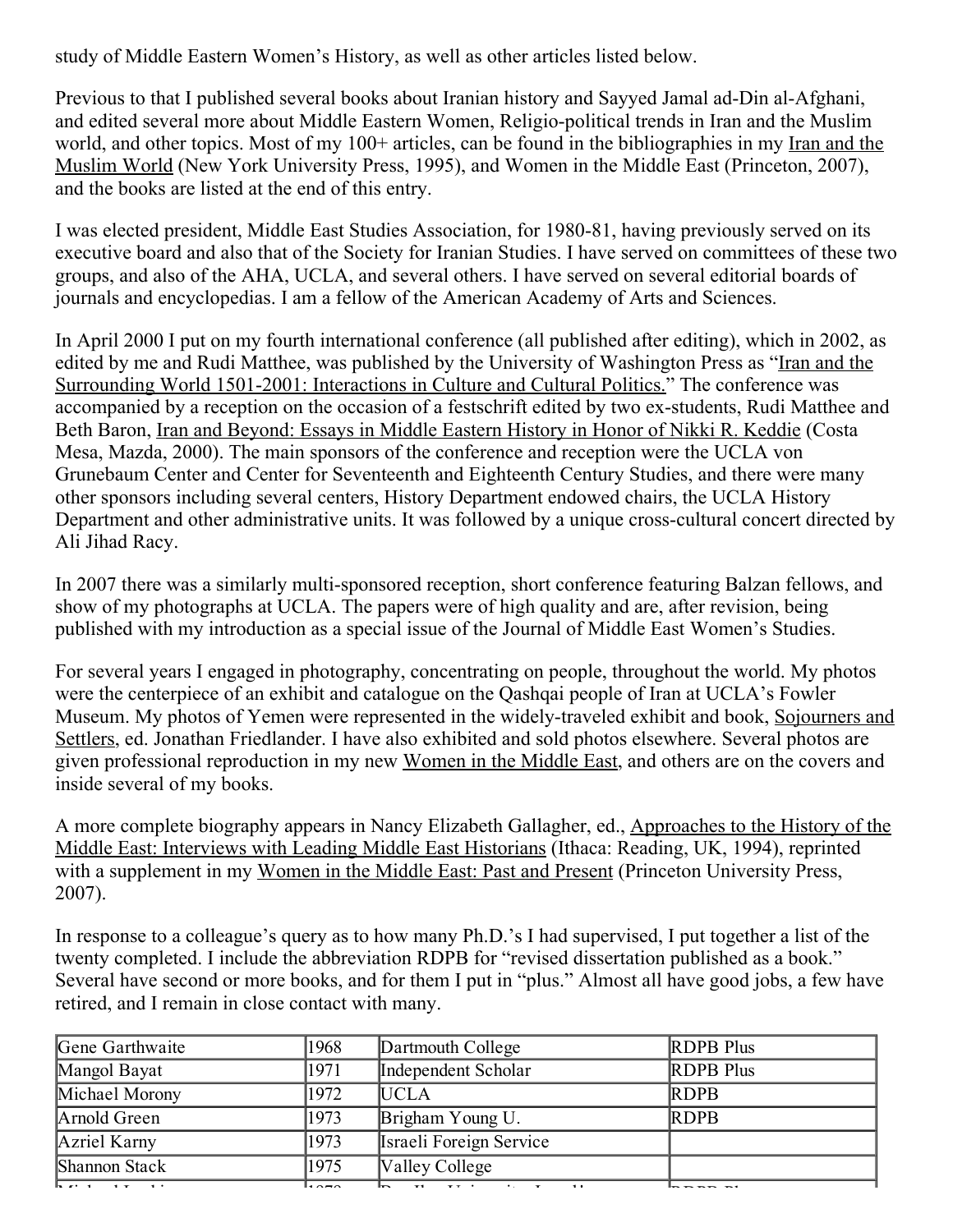| Michael Laskier         | 1979 | Bar-Ilan University, Israel†                                         | <b>IRDPB Plus</b>                              |
|-------------------------|------|----------------------------------------------------------------------|------------------------------------------------|
| Beth Baron              | 1988 | <b>CUNY</b>                                                          | <b>RDPB</b> Plus                               |
| Rudi Matthee            | 1991 | Univ. of Delaware                                                    | <b>RDPB</b> Plus                               |
| Afshin Matin            | 1993 | Cal State L.A.                                                       | RDPB                                           |
| Maziar Behrooz          | 1993 | Cal State S.F.                                                       | RDPB                                           |
| Hisae Nakanishi         | 1994 | Dean, Grad.School of International<br>Development, Nagoya University | Books in Japanese                              |
| A. Holly Shissler       | 1995 | Univ. of Chicago                                                     | RDPB: co-chair Stanford<br>Shaw                |
| Houri Berberian         | 1997 | Cal State Long Beach                                                 | RDPB; co-chair Richard<br>Hovannisian          |
| Monica Ringer           | 1997 | Amherst College                                                      | RDPB; co-chair Hossein<br>Ziai                 |
| Kamran Aghaie           | 1999 | Univ. of Texas                                                       | RDPB                                           |
| Jasamin Rostam          | 2000 | Cal State Long Beach                                                 |                                                |
| Afshin Marashi,         | 2003 | Cal State Sacramento                                                 | RDPB                                           |
| Ruth Barzilai-Lombroso, | 2007 | Lecturer at Israeli Universities                                     | co—chair Stanford Shaw,<br>then Gabi Piterberg |
| Mehrdad Amanat,         | 2005 | Private business                                                     |                                                |

In addition I worked closely in several years' seminars and on dissertation committees with:

John Reudy, Georgetown (chair G.E. von Grunebaum), RDPB

Juan Cole, Islamic Studies, Univ. of Michigan (chair, Amin Banani), RDPB

Julia Clancy-Smith, 1988, University of Arizona (chair Afaf Marsot), RDPB

Shahla Haeri, Anthropology, Boston University (chair, Sally Moore), RDPB

Azadeh Kian, CNRS, Paris Sociology (chair Michael Mann), RDPB

Andrew Newman, Islamic Studies, Univ. of Edinburgh (chair, Amin Banani), RDPB,

Reza Sheikholeslami , endowed chair, Oxford (chair Amin Banani), RDPB,

Golnar Mehran (Comparative Education, AlZahra University, Tehran),††

I chaired or co-chaired,†among those who took other jobs before finishing,Taka Shimamoto, C. Phil (university teaching, Japan, cochair Amin Banani), Brad Hanson (U.S. foreign service), Paul Barker (international relief NGO director), and Osamu Miyata, (research position on Iran, Japan).

## BIBLIOGRAPHY:

My major singly-authored books, in reverse chronological order, are:

Women in the Middle East: Past and Present, Princeton University Press, 2007.

•Modern Iran: Roots and Results of Revolution, Yale University Press, 2003, Revised Edition 2006.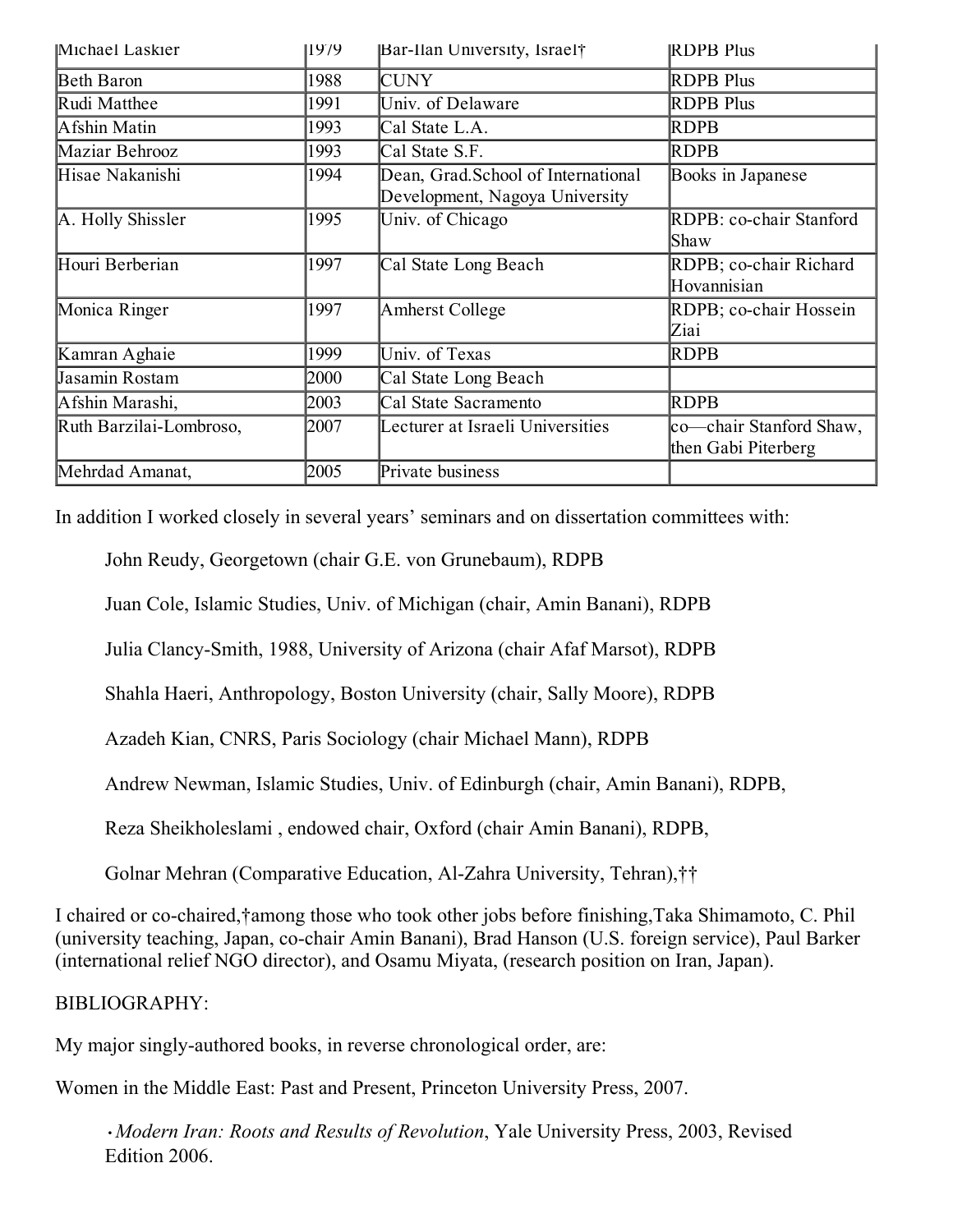•Qajar Iran and the Rise of Reza Khan. Mazda, Costa Mesa, CA, 1999.

•Iran and the Muslim World: Resistance and Revolution, Macmillan, London, and New York, NYU Press, 1995 (includes a bibliography of my writings through 1995).

•Roots of Revolution: An Interpretive History of Modern Iran, Yale University Press, 1981.

•Iran: Religion, Politics and Society, Frank Cass, London, 1980

•Sayyid Jamal al-Din "al-Afghani": A Political Biography, University of California Press, Berkeley, 1972.

•An Islamic Response to Imperialism, University of California Press, 1968.

•Religion and Rebellion in Iran: The Tobacco Protest of 1891-92, Frank Cass, London, 1966.†

My edited and co-edited books are:

- Iran and the Surrounding World: Interactions in Culture and Cultural Politics, co-ed. Rudi Matthee, University of Washington Press, Seattle, 2002.
- Debating Gender, Debating Sexuality, NYU Press, New York, 1996.
- Debating Revolutions, NYU Press, New York, 1995.
- Women in Middle Eastern History, co-ed. Beth Baron, Yale University Press, New Haven, 1991.
- The Iranian Revolution and the Islamic Republic, co-ed. Eric Hooglund, Syracuse, Syracuse University Press, 1986.
- Shi'ism and Social Protest, co-ed. Juan Cole, Yale University Press, 1986.
- Religion and Politics in Iran, Yale University Press, 1983.
- Modern Iran: The Dialectics of Continuity and Change, co-ed. Michael E. Bonine, Albany, SUNY Press, 1981.
- Women in the Muslim World, co-ed. Lois Beck, Harvard University Press, Cambridge, 1978
- Scholars, Saints, and Sufis: Muslim Religious Institutions since 1500, University of California Press, 1972.

Bibliography of Works by Nikki R. Keddie

Since the one published in her Iran and the Muslim World, 1995.

I. Books and Special Issue of Journals

Iran and the Muslim World: Resistance and Revolution. London: MacMillan, 1995.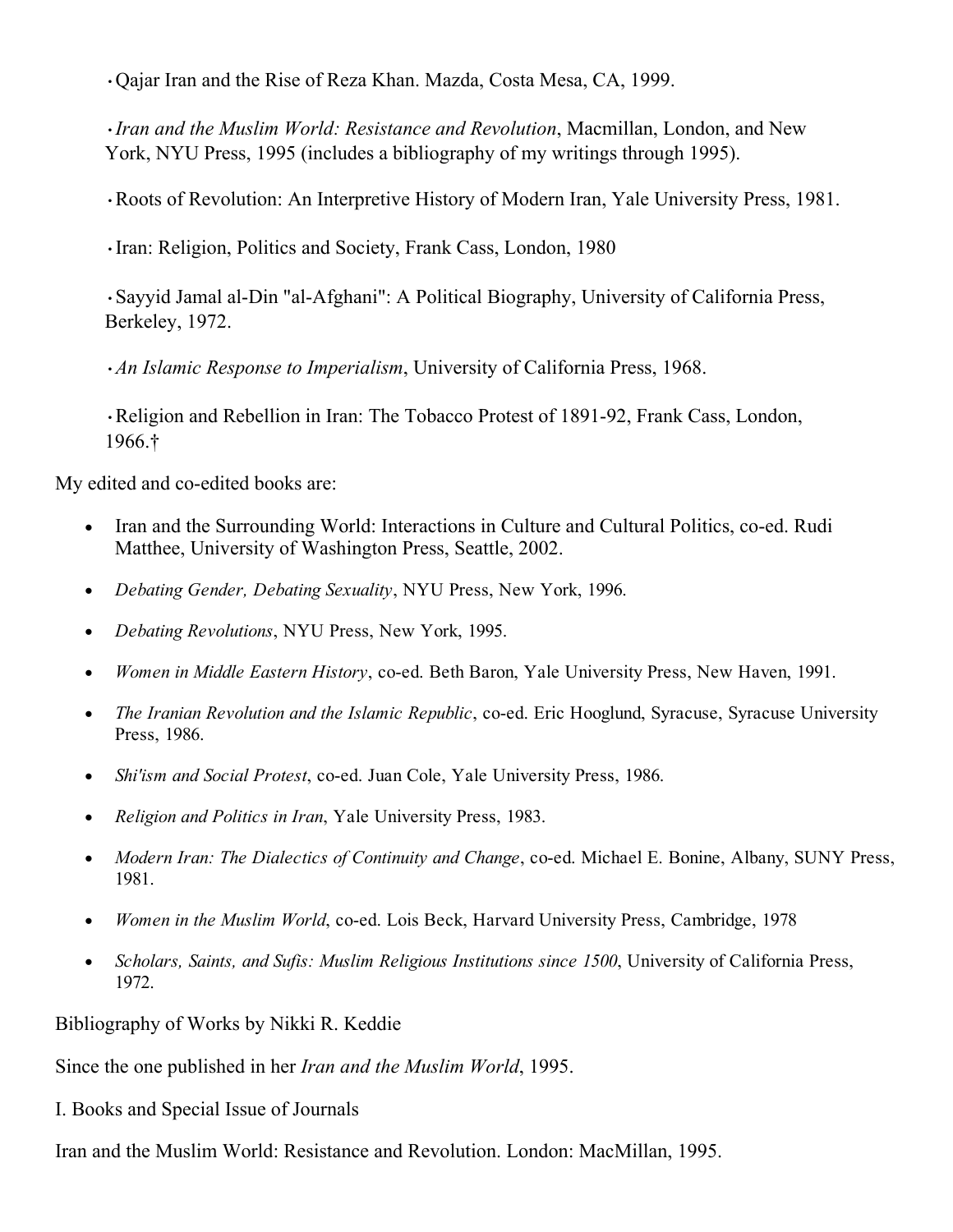Ed. Debating Gender, Debating Sexuality. New York: N.Y.U. Press, 1995, authored introduction.

Qajar Iran and the Rise of Reza Khan: 17961925. Costa Mesa: Mazda, 1999.

Co-ed with Jasamin Rostam-Kolayi. "Women in Twentieth Century Religious Politics." Special issue of Journal of Women's History. Vol. 10, No. 4. (Winter 1999). Authored first article.

Co-ed with Rudi Matthee. Iran and the Surrounding World: Interactions in Culture and Cultural Politics. Seattle: University of Washington Press, June 2002.

Modern Iran: Roots and Results of Revolution. New Haven: Yale University Press, New Edition, 2006.

Women in the Middle East: Past and Present. Princeton: Princeton University Press, 2007.

II. Articles and Chapters since 1995 (excluding short encyclopedia articles and journal book reviews)†

"Secularism and the State: Towards Clarity and Global Comparison." New Left Review. 226 (November/December 1997): 21-40.

"The New Religious Politics: Where, When, and Why Do 'Fundamentalisms' Appear?" Comparative Studies in Society and History. Vol. 40, No. 4 (Oct. 1998): 696-723.

"Iran: Understanding the Enigma," Middle East Review of International Affairs 2:3 (Sept. 1998), http://www.ciaonet.org/olj/meria/meria98\_keddie.html

"The New Religious Politics and Women Worldwide: A Comparative Study." Journal of Women's History. Vol. 10, No. 4 (Winter, 1999): 11-34.

"Women and Religious Politics in the Contemporary World." ISIM Newsletter. 3/99 (July 1999).

"Women in Iran since 1979." Social Research. Vol. 67, No. 2 (Summer, 2000); special issue: "Iran: Since the Revolution." 405-438.

"The Study of Muslim Women in the Middle East: Achievements and Problems." Harvard Middle Eastern and Islamic Review. Vol. 6 (2000-2001): 26-52.

Co-ed with Azita Karimkhany. "Women in Iran: An Online Discussion." *Middle East Policy*. Vol. 8, No. 4 (December, 2001): 128-143.

"Shi'ism and Change: Secularism and Myth," in Shi'ite Heritage: Essays on Classical and Modern Traditions, ed. L. Clarke (Binghamton, NY: Global Publications, 2001).

"Women in the Limelight: Some Recent Books on Middle Eastern Women's History since 1800." International Journal of Middle East Studies. Vol. XXXIV, No. 3 (August, 2002).

"Secularism and its Discontents." Daedalus. (Summer 2003).

"L'Iran evolver‡, ma da solo." Aspenia:. No. 22. America Black and White. Aspen Institute: Italia, Rome. (October 2003):185-192. English version, "Iran: change will come from within." *Aspenia International*. No. 21/22. Economy & Security. Aspen Institute: Italia, Rome. (December 2003): 150-157.

"A Woman's Place: Democratization in the Middle East." Current History. Vol. 103, No. 669 (January 2004).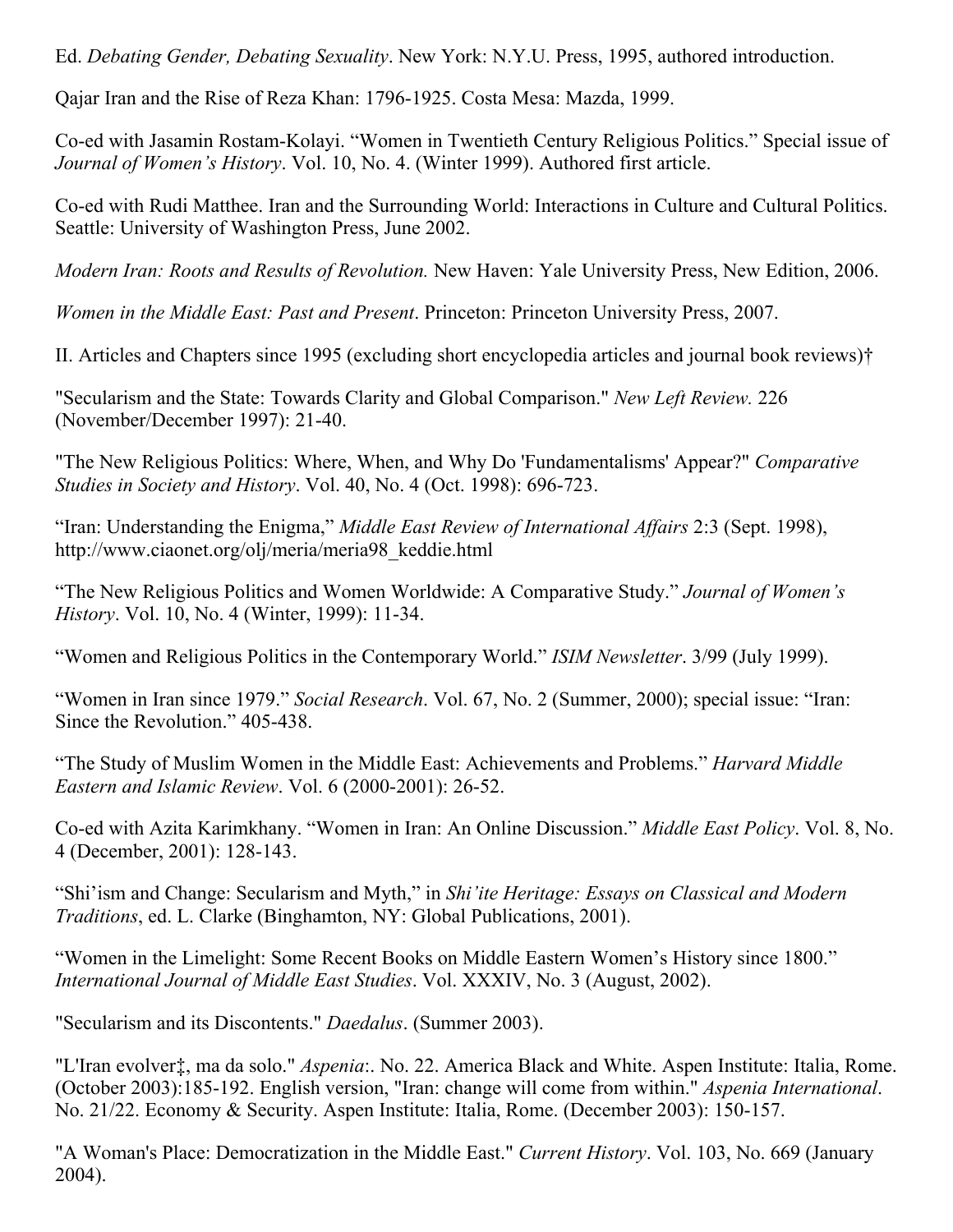"Trajectories of Secularism in the West and the Middle East." *Global Dialogue*. Vol. 6, No.1-2 (Winter-Spring 2004).

"Women in the Middle East since the Rise of Islam." *Women's History in Global Perspective*, Vol. 3, ed. Bonnie G. Smith. Urbana, IL: University of Illinois Press, 2005, 68-110.

"Revolutionary Iran: National Culture and Transnational Impact," in Robert W. Hefner, ed., The New Cambridge History of Islam, Vol. 6, Muslims and Modernity: Society and Culture since 1800 (in press).

Opinion Pieces and Newspaper Reviews since 2000

"Divine Inspiration." New York Times. (December 16, 2001): Op-ed.

"Why Reward Iran's Zealots?" Los Angeles Times. (Feb.17, 2002): Sunday Opinion, Section M.

"Don't judge a woman by her cover: life is not all bad in Iran,"The Times (London) (February 9. 2004), http://www.timesonline.co.uk/article/0,,1072-994763,00.html

"War without End Brings Endless Dangers." History News Service syndication to several newspapers and online services. Published online by History News Network, (Feb. 2002), as "Endless Enemies," and by the Gulf/2000 Project: http://gulf2000.columbia.edu/.

"Taking History on Faith," Review of Reza Aslan, No God but God: The Origins, Evolution, and Future of Islam," Washington Post, April 7, 2005, C2.

"On History in the Twentieth Century," Daedalus, Summer 2006 (Letter to the Editor)

## ARTICLES AND BOOK CHAPTERS BEFORE 1995

- "Labor," in The Economy of India; "Labor," in The Economy of Pakistan; "Labor," in The Economy of Nepal; "Labor Force," in A Survey of Nepal Social Life; "Agrarian Reform," in The Economy of Pakistan; Human Relations Area Files, new Haven, 1956.
- "Labor Problems of Pakistan.<sup>"</sup> Journal of Asian Studies (May 1957): 575-589. "Western Rule

Versus Western Values: Suggestions for a Comparative Study of Asian Intellectual History."

Diogenes 26 (1959): 71-96. Also published in

French and Arabic versions of Diogenes.

- Sayyed Hasan Taqizadeh, "The Background of the Constitutional Movement in Azerbaijan." Translated with notes by Nikki Keddie. *Middle East Journal XIV*, no. 4 (1960): 456-465. Reprinted in Iran.
- Historical Obstacles to Agrarian Change in Iran. Claremont, California, 1960. Parts reprinted in C. Issawi, Economic History of Iran. Chicago: University of Chicago Press, 1971.
- "Religion and Irreligion in Early Iranian Nationalism." Comparative Studies in Society and History IV, no. 3 (April 1962): 265-295

"Symbol and Sincerity in Islam." Studia Islamica XIX (1963): 27-63.

With A. H. Zarrinkoub. "Fida'iyyan-i Islam." In *Encyclopedia of Islam*, 1964. "Afghani in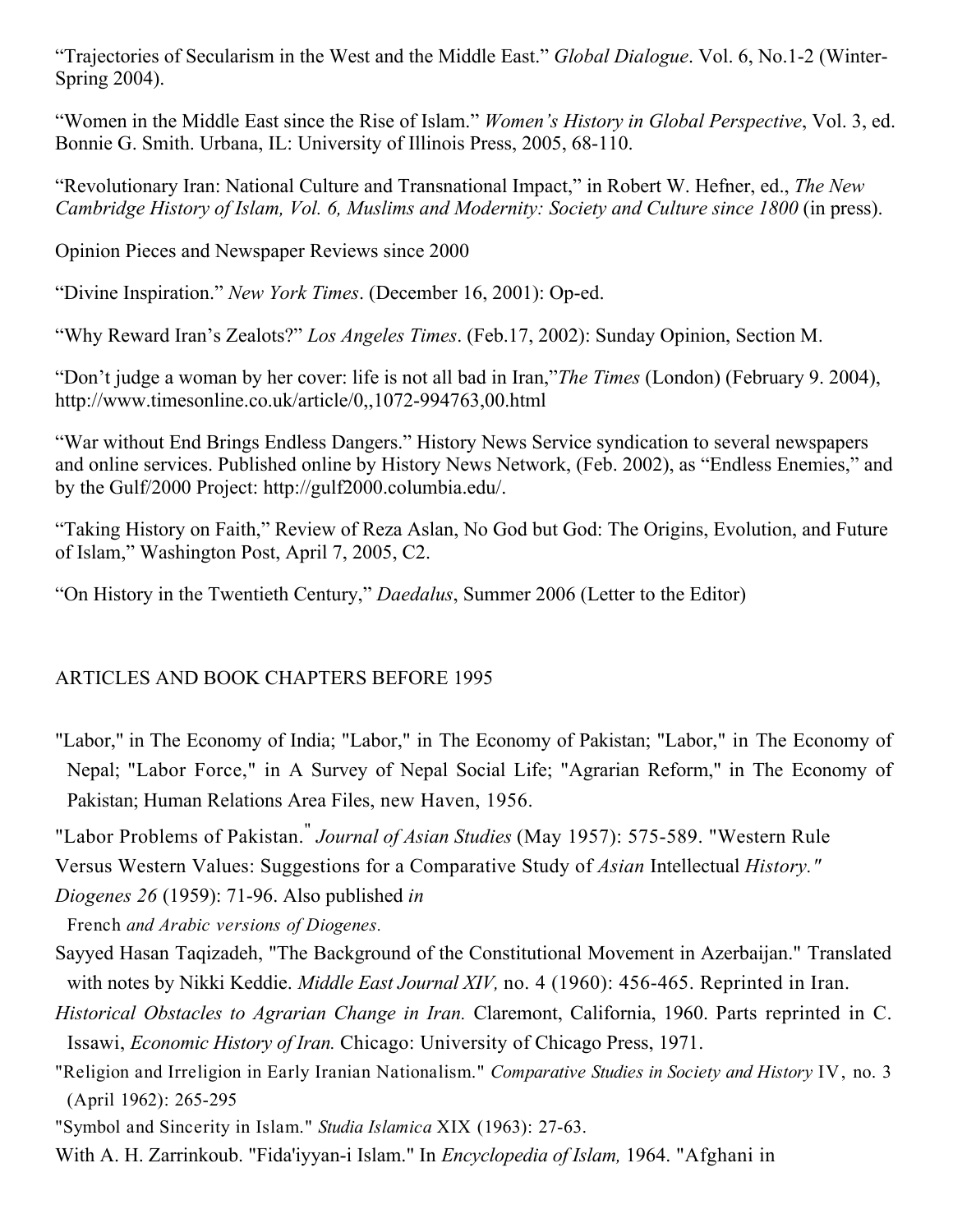- Afghanistan." *Middle Eastern Studies* I, no. 4 (1965): 322-349.
- "The Origins of the Religious-Radical Alliance in Iran." Past and Present 34 (July 1966): 70-80.
- "The Pan-Islamic Appeal: Afghani and Abdulhamid II." Middle Eastern Studies II (October 1966); 46-67.
- "Sayyid Jamal ad-Din's First 27 years: The Darkest period." Middle East Journal XX, no. 4 (autumn 1966): 517-533.
- "British Policy and the Iranian Opposition, 1901-1907." Journal of Modern History XXXIX, no. 3(1967): 266-282.
- "Islamic Philosophy and Islamic Modernism." Iran: Journal of the British Institute of Persian Studies VI  $(1968): 53-56.$
- "The Iranian Village before and after Land Reform." Journal of Contemporary History I11, 3 (1968): 69-91. Reprinted in *Development and Underdevelopment*, edited by H. Bernstein. Harmondsworth, England: Penguin, 1974.
- "La rivoluzione constituzionale iraniana del 1905-1911." Rivista Storica Italiana LXX, 1 (1968): 61-70. English version in "The Iranian Constitutional Revolution of 1905-1911: A Brief Assessment." Iran Society: Silver Jubilee Volume. Calcutta, 1970.
- "Iranian Politics 1900-1905: Background to Revolution." *Middle Eastern Studies*, 5, no. 1: 3-31; no. 2: 151-167; no. 3: 234-250 (1969).
- "Pan-Islam as Proto-Nationalism." *Journal of Modern History* 41 (March 1969): 17-28.
- "The Roots of the Ulama's Power in Modern Iran." Studia Islamica, XXIX (1969): 31-53. Reprinted in Scholars, Saints, and Sufis.
- "Sayyid Jamal ad-Din al-Afghani: A Case of Posthumous Charisma?" In *Philosophers and Kings* edited by D. Rustow, 148179. New York: Braziller, 1970.
- "Iran." in Der Islam Vol. II, edited by G. E. von Grunebaum, 160-217. Frankfurt: Fisher Weltgeschichte, 1971. Also available in Italian and Spanish translations.
- "The Assassination of the Amin as-Sultan (Atabak-i A'zam)." In *Iran and Islam* edited by C. E. Bosworth, 315-329. Edinburgh: Edinburgh University Press, 1971.
- "The Iranian Power Structure and Social Change 1800-1969: An Overview." International Journal of Middle East Studies IV (1973): 3-20.
- "The Persian Land Reform 1962-1966 by A. K. S. Lambton." *Middle Eastern Studies VII*, no. 3 (1971): 373-378.
- "Capitalism, Social Control, and Stratification in Iranian Villages before and after Land Reform." In Rural Politics and Social Change in the Middle East edited by R. Antoun and I. Harik, 364-431. Bloomington, Indiana: University of Indiana Press, 1972.
- "The Economic History of Iran 1800-1914 and its Political Impact." *Iranian Studies VI*, nos 2-3 (1972): 58-78.
- "Intellectuals in the Middle East: A Brief Historical Consideration." *Daedalus* (summer 1972): 39-57.
- "An Assessment of American, British, and French Works since 1940 on Modern Iranian History." Iranian Studies VI, nos 2-3 (1972): 255-271.
- "Is There a Middle East?" International Journal of Middle Eastern Studies IV (1973): 255-271.
- Four articles, with my photographs: "New Life for Old Monuments." "Preserving Persepolis." "The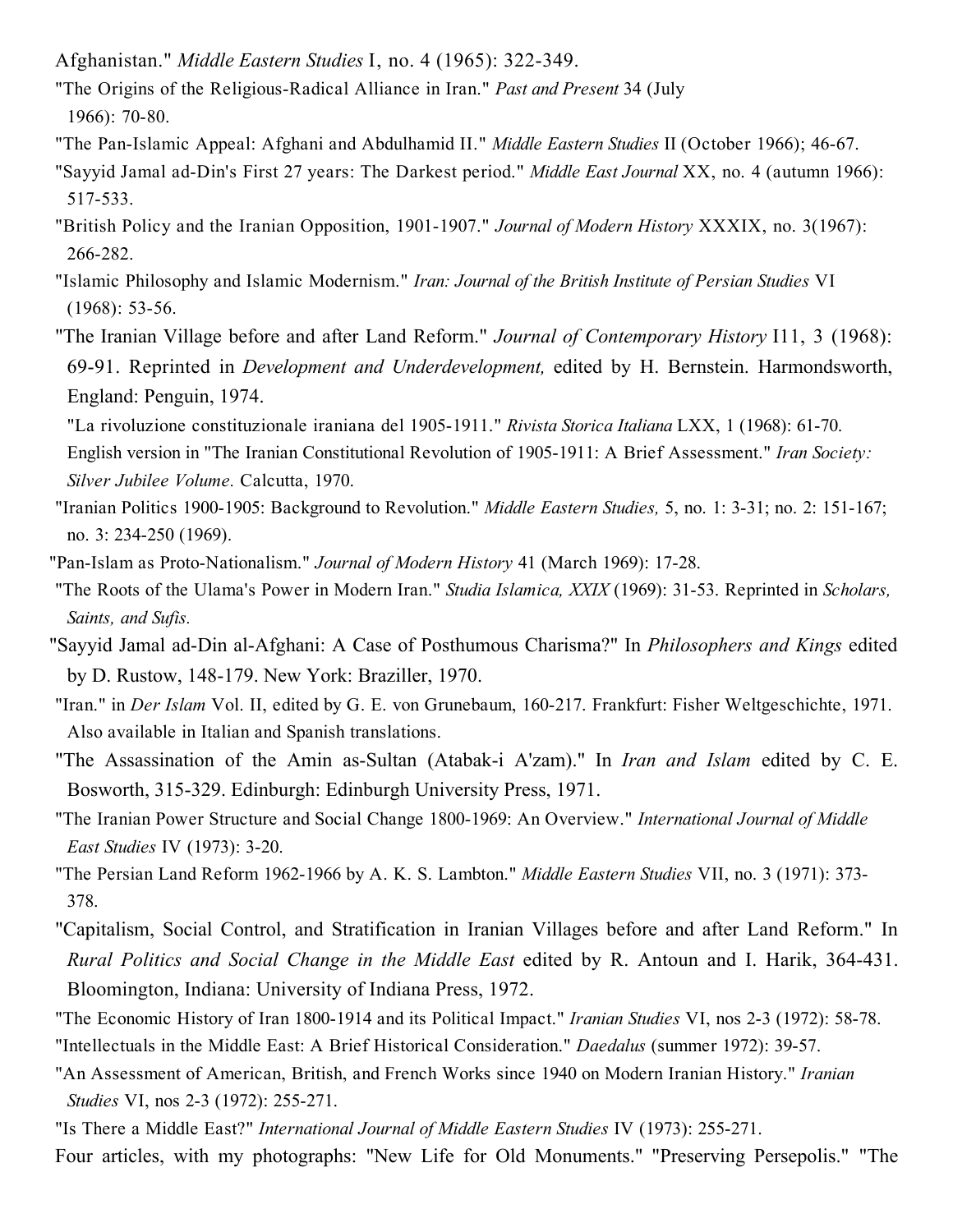Masjed-e Jom'eh of Isfahan." "Delving under Old Paint." Kayhan International Tehran, 26-27 February; 4-5 March 1974.

- Four articles, with my photographs: "Carpets as Handicrafts." "Making Carpets at Home." "The Crafts Renaissance." "The Handicrafts Future." Kayhan International, Tehran, 20 May; 22 May; 23 May; 28 May 1974.
- "History and Economic Development." In The Social Sciences and Economic Development edited by K. Farmanfarmanian, 40-57. Princeton: Princeton University Press, 1976.
- With J. Dhamija. "Namads." A Survey of Persian Handicraft, edited by J. and S. Gluck, 277-288. Tehran: Bank Melli, 1977.
- "Culture Traits, Fantasy, and Reality in the Life of Sayyid Jamal ad-Din al-Afghani." Iranian Studies IX, nos 2-3 (1976): 89-120.
- "Development in the Middle East A Comparison between Turkey, Iran and Egypt." Communications and Development Tehran, I, nos 2-3, 1977. "Islam et Politique en Iran." Le Monde Diplomatique. Paris, August 1977.
- "The Midas Touch: Black Gold, Economics, and Politics in Iran Today." *Iranian Studies X*, no. 4 (1977-de facto 1979): 243-266. German translation in Revolution in Iran and Afghanistan. Frankfurt: Syndikat, 1980.
- "Iran, 1797-1941." In Commoners, Climbers, and Notables, edited by C. A. O. van Nieuwenhujze, 122-139. Leiden: Brill, 1977.
- "Class Structure and Political Power in Iran since 1796." In State and Society in Iran, edited by A. Banani, 305-330. Iranian Studies, Boston, 1979.
- "Problems in the Study of Middle Eastern Women." International Journal of !'
	- Middle Eastern Studies X, no.  $2$  (1979): 225-240.
- "Oil, Economic Policy, and Social Conflict in Iran." Race and Class XXI, 1 (1979): 13-29.
- "Iran: The Roots of Revolution." Gazelle Review 6 (1979): 26-33.
- "Iran: Is 'Modernization' the Message?" *Middle East Review XI*, no. 3 (1979): 55-56.
- "Islam and Politics: New Factors in the Equation." Los Angeles Times, Opinion lead, Dec. 2, 1979 (2 pages, 7 pages typescript). "Khomeini's Fundamentalism is as Revolutionary as His politics," Los Angeles Times, Opinion first page, Jan. 13, 1980 (2 pages, 7 pages typescript). (The newspaper articles' titles are not mine.)
- "Socioeconomic Change in the Middle East since 1800: A Comparative Analysis." In The Islamic Middle East, 700-1900, edited by A. L. Udovitch. Princeton: Darwin Press, 1981.
- "The History of the Muslim Middle East." In The Past Before Us: Contemporary,. Historical Writing in the United States, edited for the American Historical Association by Michael Kammen. Ithaca: Cornell University Press, 1980.
- "Pre-Capitalist Structures in the Middle East." Journal of Arab Affairs I, no. 2 (April 1982): 189-208. French version, "Structures precapitalistes clans le Moyen-Orient." In Structures et cultures precapitalistes, edited by Rene Gallissot. Paris, 1981.
- "Iran: Change in Islam; Islam and Change." International Journal of Middle Eastern Studies 11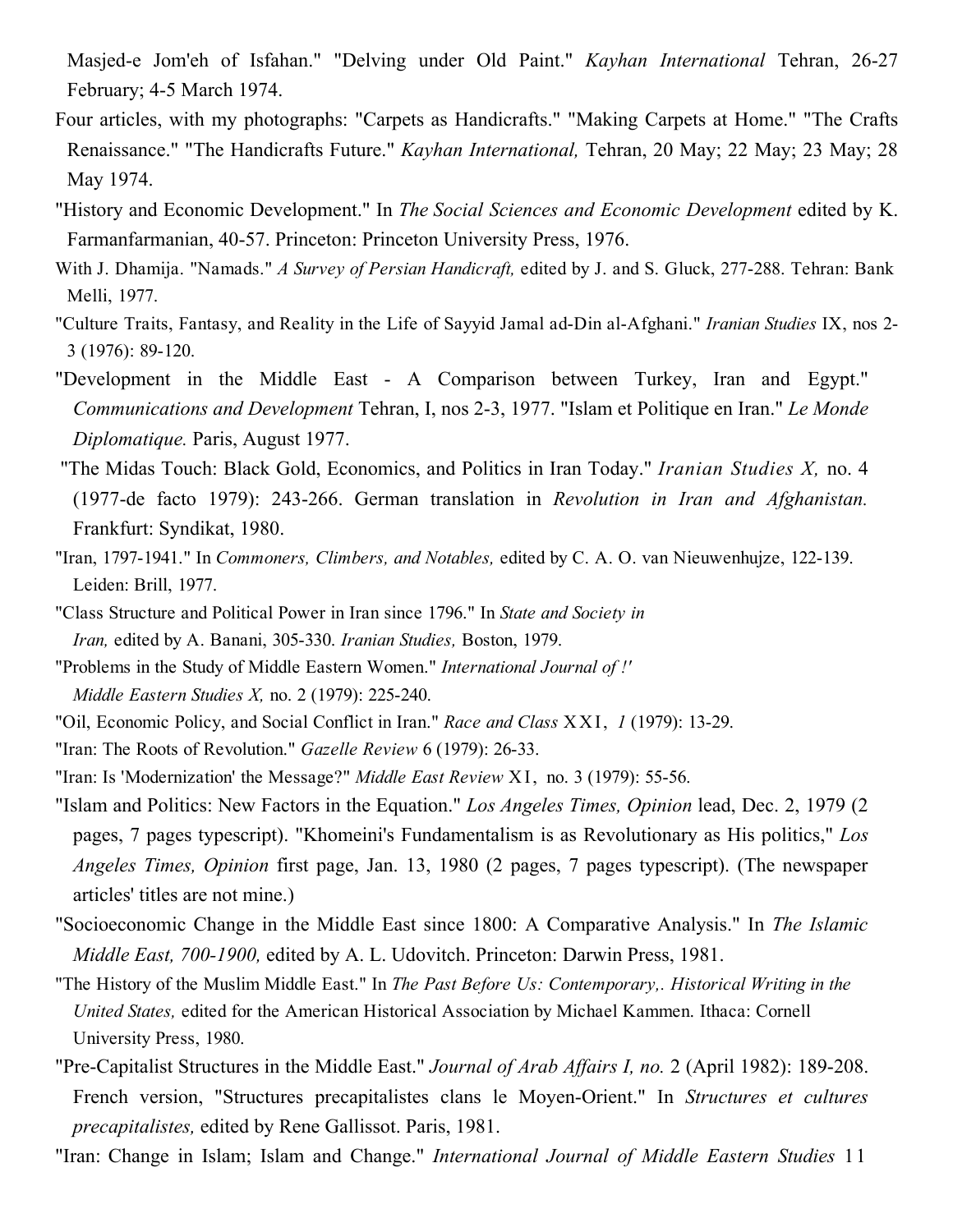- (1980): 527-542. German translation in *Religion and Politik im Iran*, edited by K. Greussing. Frankfurt, 1981.
- "Iran: Islam and Revolution." In *Iran in der Krise*. Bonn: under the auspices of the Friedrich-Ebert-Stiftung 1980. ,
- "L'ayatollah est-il un integriste?" Le Monde 22 August 1980.
- "Understanding the Iranian Revolution." The Center Magazine (MayJune 1980): 3846.
- "The Iranian Revolution and U.S. Policy." SAIS Review (winter 1981-82): 13-26. With Lois Beck,

The Qashqa'i People of Iran. Los Angeles: UCLA Museum of

Cultural History, 1981. Includes color and black and white photographs by Nikki Keddie.

"Revolution of Terror." Los Angeles Times 17 January 1982. Reprinted in the International Herald Tribune and the London Guardian.

"Money and Ethics in Middle East Studies." *Middle East Studies Association Bulletin XVI*, 1 (July 1982): 1-8.

"Comments on Skocpol." *Theory and Society* 1 1 (1982): 285-292. [Commenting on Theda Skocpol, "Rentier State and Shi'a Islam in the Iranian Revolution," pages 265-283 of same issue, at request of editors.]

Co-signed with others, Obituaries of G. E. von Grunebaum in the *American* 

Historical Review 1962. And University of California In Memorium. "Khomeini's Opponents See Success for Their Crusade." Los Angeles Times 4

October 1981.

"Will Iran's Bloody Factional Fighting Escalate Into Civil War<sup>2</sup>" Los Angeles Times 5 July 1981.

"Iran: Religious Orthodoxy and Heresy in Political Culture." In Religion and

Society: Asia and the Middle East, edited by C. Caldarola. The Hague, 1982.

- "Islamic Revival as Third Worldism." In Le Cuisinier et le Philosophe: Hommage a Maxime Rodinson, edited by J.-P. Digard, 275-281. Paris: Masonneuve et Larose, 1982.
- "The Minorities Question in Iran." The /ran-Iraq War: Old Weapons, New Conflicts, edited by Shaheen Ayubi and Shirin Tahir-Kheli, 85-108. New York: Praeger, 1983.

"Iran's Revolutionaries Flirt with Moderation." Los Angeles Times 13 February 1983.

"Iranian Revolutions in Comparative Perspective." American Historical Review 88, no. 3 (June 1983): 579-598.

- "Afgani, Jamal-al Din." In *Encyclopedia /ranica*, edited by E. Yarshater, 481-486. "Must the Cold War Keep Growing Colder?" Los Angeles Times, 27 December 1983.
- "Material Culture and Geography: Toward a Holistic History of the Middle East." Comparative Studies in Society and History 26 (October 1984): 709-735. Reprinted and revised in Comparing Muslim Societies, edited by Juan R. I. Cole. Ann Arbor: University of Michigan Press, 1992.
- "Islamic Revival in the Middle East: A Comparison of Iran and Egypt." In Arab Society, edited by Samih K. Farsoun, 65-83. London: Croom Helm, 1985. "Islamic Revival in Comparative Perspective." In Iran Since Revolution, edited by

Barry Rosen. New York: Columbia University Press, 1985.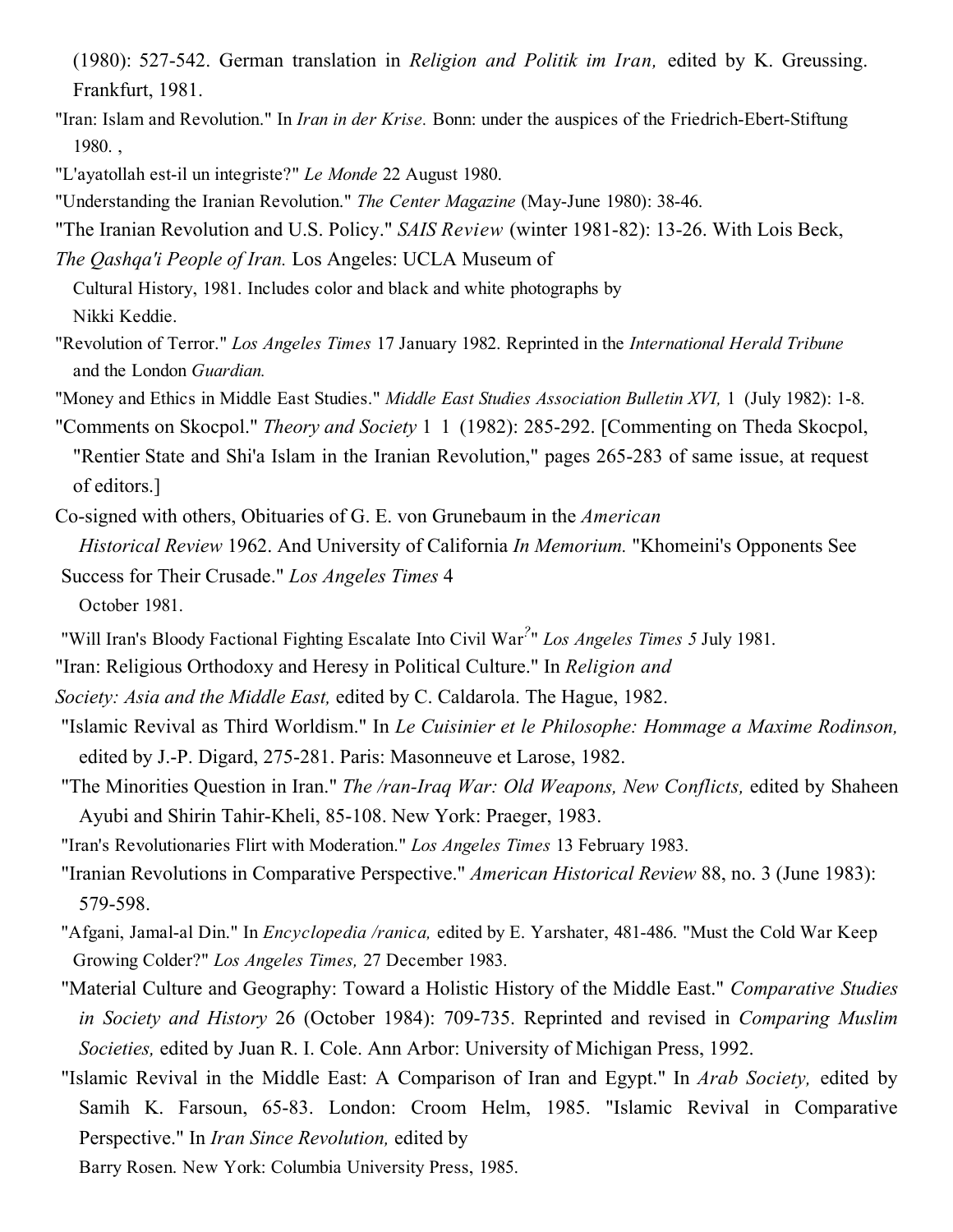"Khomeini's Rule." *London Review of Books 7, 4, 7, (March 1985): 7-8.* "The Islamic Opposition." The Middle East (August 1985): 42-43.

"West Sumatra's Minangkabau." The World and I no. 7 (1986): 148-157. "Senegal: The Islam of Sufi

- Orders." The World and I no. 8 (1986): 182-187. "The Qashqa'i of Southern Iran." The World and / no. 1 1 (1986): 474497. "Ideologie et institutions dans les societes musulmanes postcoloniales." Politique etrangere 51, no. 2 (summer 1986): 447-464.
- "Religion, Ethnic Minorities, and the State in Iran." In The State, Religion, and Ethnic Politics: Afghanistan, Iran and Pakistan, edited by Ali Banuazizi and Myron Weiner, 157-166. Syracuse, New York: Syracuse University Press, 1986.
- "Shi'ism and Revolution." In *Religion, Rebellion, Revolution, edited by Bruce Lincoln, 157-182.* London: Macmillan, 1985.
- "Islam and Society in Minangkabau and in the Middle East: Comparative Reflections." Sojourn 2, no. 1  $(1987): 1-23.$
- "The Islamist Movement in Tunisia." The Maghreb Review 11, no. I (January-February 1986): 26-39.
- "Ideology, Society and the State in Post-Colonial Muslim Societies." In State and Ideology in the Middle East and Pakistan, edited by Fred Halliday and Hamza Alavi, 9-30. London: Macmillan, 1988.
- "Iranian Imbroglios: Who's Irrational?" *World Policy Journal* 1 (winter 1987-88): 29-54.
- "The Rights of Women in Contemporary Islam." In Human Rights and the World's Religions, edited by Leroy S. Rouner, 76-93. Notre Dame: University of Notre Dame Press, 1988.
- "The Yemen Arab Republic (North Yemen): History and Society." In Sojourners and Settlers: The Yemeni Immigrant Experience, edited by Jonathan Friedlander. Salt Lake City, Utah: University of Utah Press, 1988. With several photographs by the author from the related exhibition at the Smithsonian Institution and seven other museums.
- "The Iranian Revolution in Comparative Perspective." In Islam, Politics and Social Movements, edited by Ira Lapidus and Edmund Burke III. Berkeley: University of California Press, 1988.
- "The Past and Present of Women in the Muslim World." Journal of World History I, no. I (1990): 77 108.
- Wi" ' M. Amanat, "Iranian Politics 1852-1922." In Cambridge History of Iran, vol. VII, edited by Peter Avery and Gavin Hambly. New York: Cambridge University Press, 1991.
- "The Revolt of Islam and its Roots." In Political Dynamics: Global Research Perceptives, edited by Dankwart Rustow and K. Erickson. New York: Harper, 1991.
- "Reflections on the Influence of the Iranian Revolution." In Iran, the Middle East, and the Decade of the I990s, 3337. New Jersey: Montclair State College, Upper Montclair, 1991.
- "Obstacles to Early Industrialization in the Middle East." In Between Development and Underdevelopment, edited by Jean Batou, 143156. Geneva: Librairie Droz, 1991.
- "Can Revolutions be Predicted: Can Their Causes be Understood?" *CONTENTION* I, no. 2 (1992): 159-182. Two responses by author on this subject published in issues I, no. 3 (1992) and II, no. 2 (1993).
- "Why Has Iran Been Revolutionary?" In Reconstruction and Regional Diplomacy in the Persian Gulf, edited by H. Amirahmadi and N. Entessar, 19-32. London and New York: Routledge, 1992.